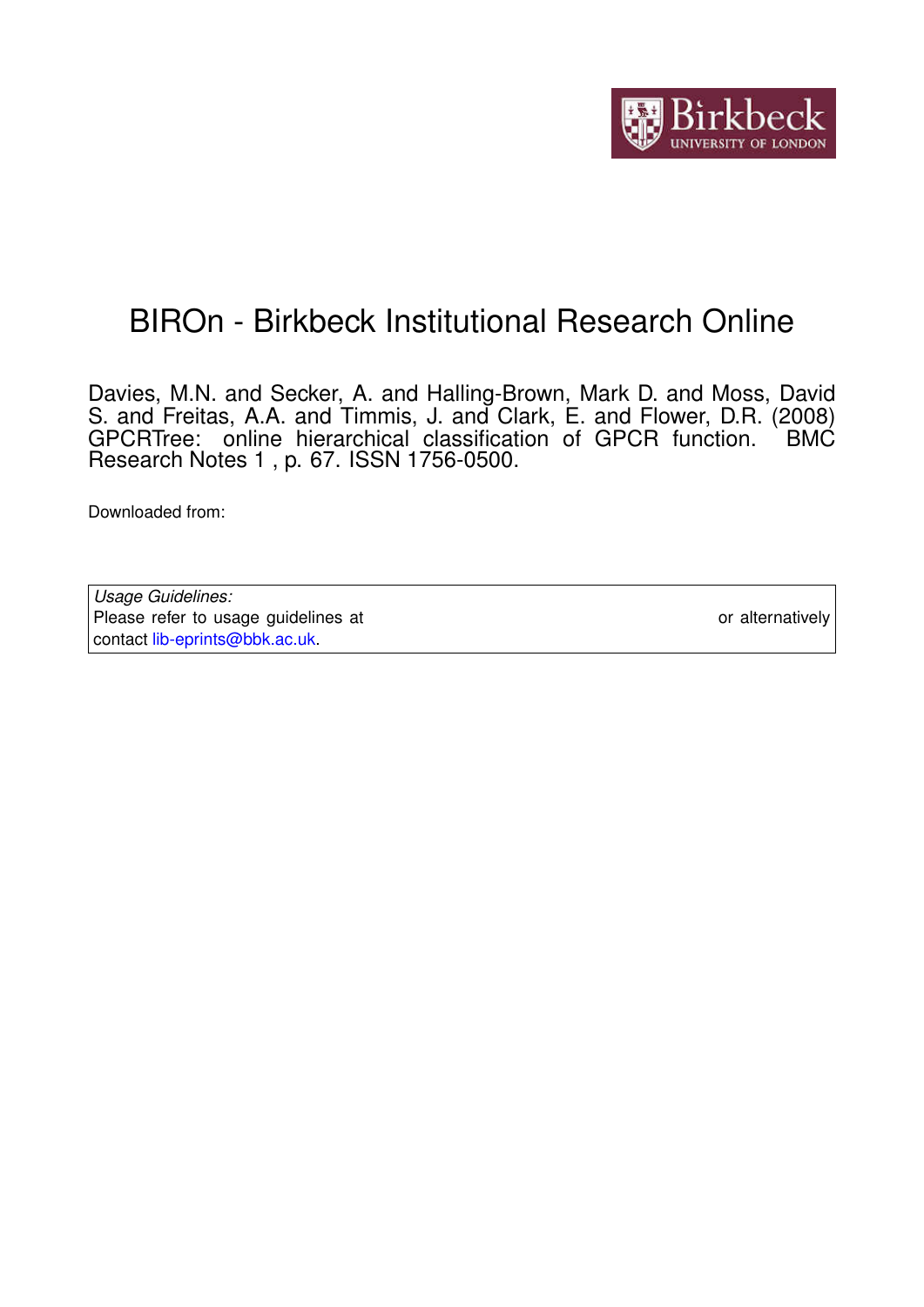

# **[BIROn](http://eprints.bbk.ac.uk/irstats.cgi)** - Birkbeck Institutional Research Online

Enabling open access to Birkbeck's published research output

# GPCRTree: online hierarchical classification of GPCR function

### **Journal Article**

<http://eprints.bbk.ac.uk/1047>

Version: Published (Refereed)

### **Citation:**

Davies, M.N.; Secker, A.; Halling-Brown, M.D.; Moss, D.S.; Freitas, A.A.; Timmis, J.; Clark, E.; Flower, D.R. (2008) GPCRTree: online hierarchical classification of GPCR function – *BMC Research Notes* 1

*© 2008* The Author(s)

[Publisher version](http://dx.doi.org/10.1186/1756-0500-1-67)

All articles available through Birkbeck ePrints are protected by intellectual property law, including copyright law. Any use made of the contents should comply with the relevant law. \_\_\_\_\_\_\_\_\_\_\_\_\_\_\_\_\_\_\_\_\_\_\_\_\_\_\_\_\_\_\_\_\_\_\_\_\_\_\_\_\_\_\_\_\_\_\_\_\_\_\_\_\_\_\_\_\_\_\_\_\_\_

**[Deposit Guide](http://eprints.bbk.ac.uk/deposit_guide.html)** 

\_\_\_\_\_\_\_\_\_\_\_\_\_\_\_\_\_\_\_\_\_\_\_\_\_\_\_\_\_\_\_\_\_\_\_\_\_\_\_\_\_\_\_\_\_\_\_\_\_\_\_\_\_\_\_\_\_\_\_\_\_\_

Contact: [lib-eprints@bbk.ac.uk](mailto:lib-eprints@bbk.ac.uk)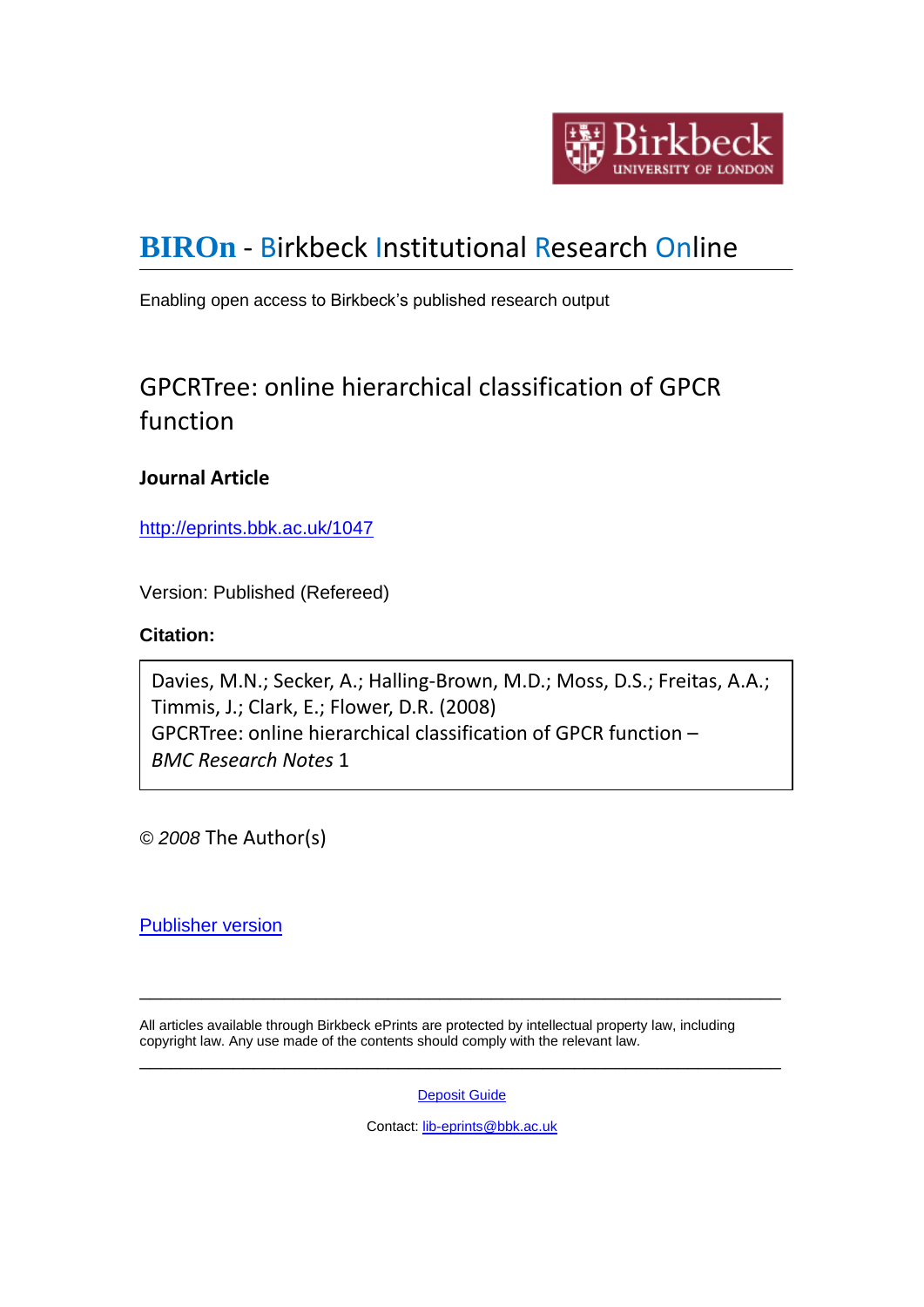### Technical Note **[Open Access](http://www.biomedcentral.com/info/about/charter/)**

## **GPCRTree: online hierarchical classification of GPCR function**

Matthew N Davies<sup>\*1</sup>, Andrew Secker<sup>2</sup>, Mark Halling-Brown<sup>3</sup>, David S Moss<sup>3</sup>, Alex A Freitas<sup>2</sup>, Jon Timmis<sup>4</sup>, Edward Clark<sup>4</sup> and Darren R Flower<sup>1</sup>

Address: 1The Jenner Institute, University of Oxford, Compton, Newbury, Berkshire, RG20 7NN, UK, 2Department of Computing and Centre for BioMedical Informatics, University of Kent, Canterbury, Kent, CT2 7NF, UK, 3Department of Crystallography, Birkbeck College, University of London, Malet Street, London, WC1E 7HX, UK and 4Departments of Computer Science and Electronics, University of York, Heslington, York, YO10 5DD, UK

Email: Matthew N Davies\* - m.davies@mail.cryst.bbk.ac.uk; Andrew Secker - andysecker@gmail.com; Mark Halling-Brown - m.hallingbrown@mail.cryst.bbk.ac.uk; David S Moss - d.moss@mail.cryst.bbk.ac.uk; Alex A Freitas - A.A.Freitas@kent.ac.uk; Jon Timmis - jt517@ohm.york.ac.uk; Edward Clark - edclark@cs.york.ac.uk; Darren R Flower - darren.flower@jenner.ac.uk \* Corresponding author

Published: 21 August 2008

*BMC Research Notes* 2008, **1**:67 doi:10.1186/1756-0500-1-67

[This article is available from: http://www.biomedcentral.com/1756-0500/1/67](http://www.biomedcentral.com/1756-0500/1/67)

© 2008 Davies et al; licensee BioMed Central Ltd.

This is an Open Access article distributed under the terms of the Creative Commons Attribution License (http://creativecommons.org/licenses/by/2.0), which permits unrestricted use, distribution, and reproduction in any medium, provided the original work is properly cited.

Received: 8 August 2008 Accepted: 21 August 2008

#### **Abstract**

**Background:** G protein-coupled receptors (GPCRs) play important physiological roles transducing extracellular signals into intracellular responses. Approximately 50% of all marketed drugs target a GPCR. There remains considerable interest in effectively predicting the function of a GPCR from its primary sequence.

**Findings:** Using techniques drawn from data mining and proteochemometrics, an alignment-free approach to GPCR classification has been devised. It uses a simple representation of a protein's physical properties. GPCRTree, a publicly-available internet server, implements an algorithm that classifies GPCRs at the class, sub-family and sub-subfamily level.

**Conclusion:** A selective top-down classifier was developed which assigns sequences within a GPCR hierarchy. Compared to other publicly available GPCR prediction servers, GPCRTree is considerably more accurate at every level of classification. The server has been available online since March 2008 at URL: [http://igrid-ext.cryst.bbk.ac.uk/gpcrtree/.](http://igrid-ext.cryst.bbk.ac.uk/gpcrtree/)

#### **Background**

The G protein-coupled receptors (GPCR) comprise a diverse range of integral membrane proteins regulating many important physiological functions [1-3]. Ligand binding to a GPCR on the cell surface initiates cell signaling. An extremely heterogeneous set of molecules act as GPCR ligands. The GPCRs are a common target for therapeutic drugs and approximately 50% of all marketed drugs target GPCRs [4,5]. In spite of their functional and sequence diversity, GPCRs share certain common structural features, but show a far greater conservation of threedimensional structure than primary sequence [6]. This makes it difficult to develop for GPCR subtypes a comprehensive classification system based on sequence [7]. The most commonly-used system of classification is that implemented in the GPCRDB database [8], which divides the GPCRs into six classes (Class A: Rhodopsin-like, with over 80% of all GPCRs in humans; Class B: Secretin-like; Class C: Metabotropic glutamate receptors; Class D: Pheromone receptors; Class E: cAMP receptors; and the much smaller Class F: Frizzled/smoothened family). Classes A, B, C and F are found in mammalian species while Class D proteins are found only in fungi and Class E proteins are exclusive to *Dictyostelium*. The six classes are further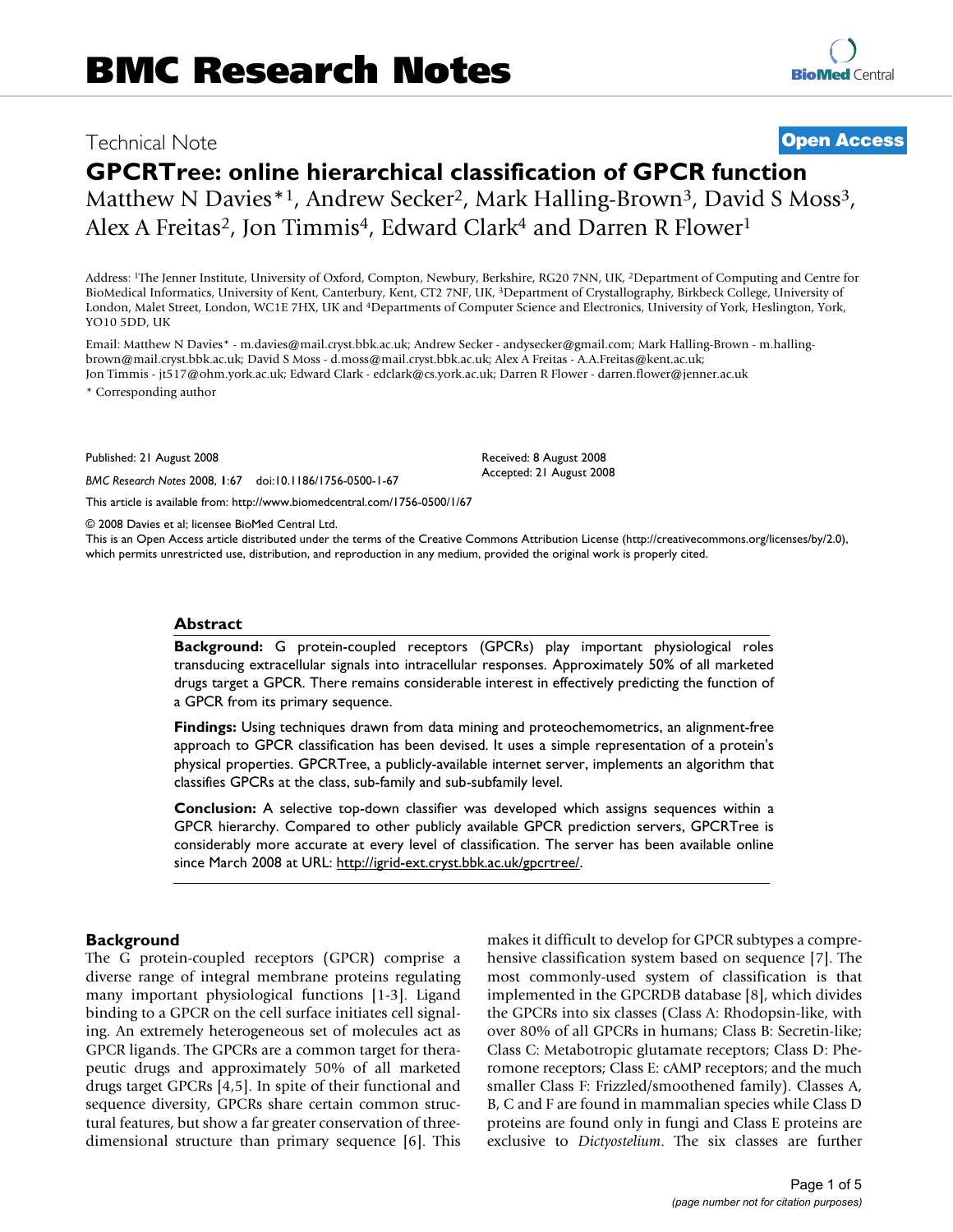divided into sub-divisions and sub-sub-divisions based on the function of a GPCR and its specific ligand.

Previous attempts at classifying the GPCRs from its primary sequence have included motif-based classification tools [9,10] and machine learning methods such as Hidden Markov Models [11,12] and Support Vector Machines (SVMs) [13]. Several publicly-available SVM-based GPCR classifiers exist: PRED-GPCR [14,15], GPCR-PRED [16] and GPCRsclass [17]. Some predictive techniques have used a combination of SVMs and HMMs [18]. Other approaches towards GPCR Classification have included Self-Organising Maps [19], Quasi-predictor Feature Classifiers [20] and Decision Trees [21]. GPCRTree is a new publicly-available server based on the idea of selecting the best classifier (from a set of candidate classifiers) at each node of the GPCR class tree.

### **Findings**

# *Algorithm*

A previously-constructed comprehensive GPCR sequences dataset was used to train and test the classifier [22]. Proteins shorter than 280 amino acids were removed, eliminating incomplete protein sequences. All identical sequences were removed to avoid redundancy and classes with fewer than 10 examples were also removed. The dataset used to train the server contains 8222 protein sequences in 5 classes at the family level (A-E), 38 classes at the sub-family level, and 87 classes at the sub-subfamily level. Class F was not considered since it contains too few sequences to develop an accurate classification model. The system uses an alignment-independent classification system based on amino acids physical properties. Proteochemometrics uses 5 "z-values" (z1–z5) derived from 26 real physiochemical properties using principal component analysis [23,24]. These five values are calculated for each amino acid in the sequence and are used to generate the 15 attribute values described in [17], giving a purely numerical description of the protein.

The GPCRTree server classifies at the GPCR Class, Subfamily and Sub-Subfamily level. Hierarchical classification of a sequence is performed using a selective top-down approach, whereby each group of sibling nodes in the GPCR class tree becomes a flat classification problem solved using a standard classifier [25,26], obviating the need to devise a novel classifier. The full dataset trains the root classifier, while only relevant subsets of the data are used to train classifiers at the subfamily and sub-subfamily levels. When an unclassified sequence is presented to the algorithm, the root level classifier assigns it to a class, which is then passed down to an appropriate classifier at the next level until it is assigned to a subfamily and a sub-subfamily [27]. Instead of a single classification algorithm being used at each node of the class tree, many

classifiers are trained using a subset of the training set called the sub-training set, and then tested using a separate part of the training set called the validation set. The classifier with the highest classification accuracy on the validation set is selected for that node. Eight standard classification algorithms were used as candidate classifiers at each node of the GPCR tree. All code was written using the open source WEKA data mining package [28,29] and the default parameters were used for each algorithm.

#### *Testing*

The GPCRTree server has been validated against three other predictive GPCR servers [22]. The GPCRTree server was trained using the full GPCRtree dataset, and then tested with each GPCR server dataset as test data. GPCRTree produced accuracies of 97% at the Class level, 84% at the Sub-family and 75% at the Sub-Subfamily level. This exceeded the PRED-GPCR server at the Class level and is comparable at the Sub-family level. It exceeds the GPCRPred server at all levels of the hierarchy. The GPCRsclass server was the most successful classifier at the most specific (sub-sub-family) level; this may be because the classifier is overly specialised, being applicable only to the Class A Amine sub-subfamily level. Of servers applicable to all GPCR classes, GPCRTree is the most accurate GPCR prediction server currently available.

#### *Implementation*

GPCRTree is available through a web interface – [http://](http://igrid-ext.cryst.bbk.ac.uk/gpcrtree/) [igrid-ext.cryst.bbk.ac.uk/gpcrtree/](http://igrid-ext.cryst.bbk.ac.uk/gpcrtree/). It was implemented using PHP, dHTML and a java client. The PHP interface affords a simple and straightforward method to submit a protein sequence for evaluation. The code for the selective top-down approach, as previously published, required several changes to facilitate its effective integration into the server environment. Training was modified such that all GPCR proteins belonging to a class with 10 or more examples (protein sequences) were used. The algorithm then pauses and waits for input that will come as an auxiliary program making a TCP socket connection with the selective top down classifier. Upon connection, the auxiliary program will send the protein sequence to be classified and then pause. The classifier will make a prediction and then return the result. A TCP connection has been used for several reasons. It can allow multiple users to access the classifier. Separate users can run separate auxiliary programs, and so the classifier can queue these requests ensuring that only one will invoke the classifier at any given time. The remainder will be queued and serviced in the order of submission. Moreover, this architecture promotes portability. It may be necessary, for resource or security reasons, to run the classifier on different hardware. In this case, the server can invoke the auxiliary program which can connect via network connection to the separate machine running the classifier.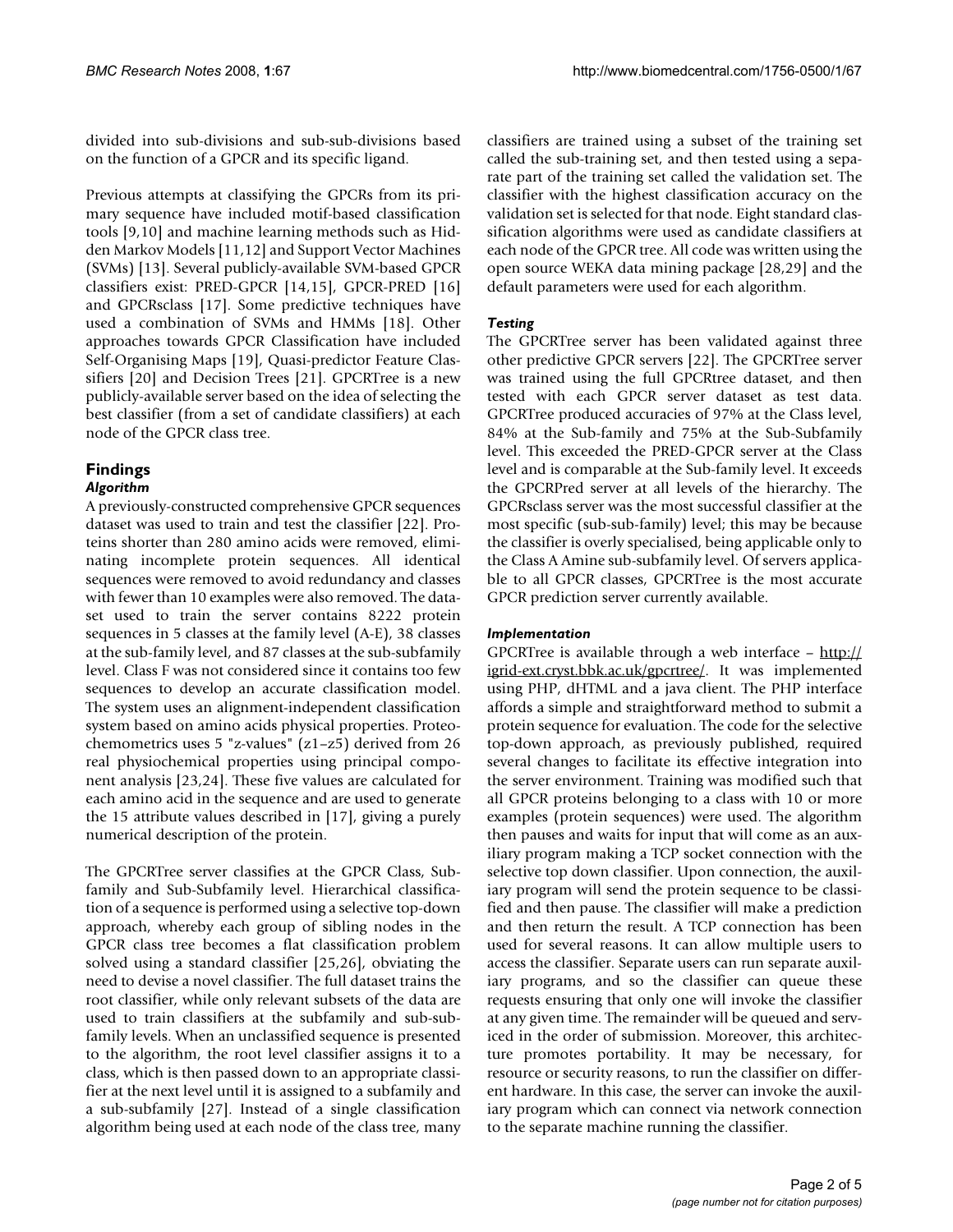A user enters a protein sequence in plain or fasta format and submits the job (Figure 1). The interface then sends an AJAX call to the java client. The GPCRTree java client submits sequences to the GPCRTree server, where they are classified and the classification returned to the java client which in turn passes this result to the interface. The sequence and classification is then displayed below the submission button (Figure 2).

Where non-standard residues are included within the sequences, substitutions are made: a sequence containing a 'B' (asparagine or aspartic acid) is assigned as an asparagine 'N'; a 'Z' (glutamine or glutamic acid) is assigned as a glutamine 'Q'; and a 'U' (selenocysteine) is assigned as a cysteine 'C'. All unknown residues 'X' were assigned as alanines 'A'.

#### **Conclusion**

GPCR classification is among the most challenging problems in bioinformatics due to the sequence diversity of the GPCR superfamily and the uneven distribution of its various family subgroups. GPCRTree is the first server to implement an alignment-independent representation of protein sequences and is also the first to classify sequences using a classifier specifically selected for each group of sibling nodes in the GPCR functional classification tree. By selecting the best classifier (from a set of candidate classifiers) at each GPCR class tree node, the selective top-down method effectively exploits the fact that different classifiers have different biases that are more suitable for different classification problems. GPCRTree is currently the most accurate publicly-available server for the prediction of GPCR sequence classification and it utilises a simple yet robust interface that can undertake multiple classifications simultaneously.

### **Availability and requirements**

**Project name:** GPCRTree

**Project home page:** [http://igrid-ext.cryst.bbk.ac.uk/](http://igrid-ext.cryst.bbk.ac.uk/gpcrtree/) [gpcrtree/](http://igrid-ext.cryst.bbk.ac.uk/gpcrtree/)

**Operating system(s):** Platform independent

| <b>BIAS-PROFS</b>                                                                             | Bioinformatics, Immunology and Algorithms make Short work of PROtein Function claSsification                                                                                                                                                                            | Members login                             |  |
|-----------------------------------------------------------------------------------------------|-------------------------------------------------------------------------------------------------------------------------------------------------------------------------------------------------------------------------------------------------------------------------|-------------------------------------------|--|
| Links:<br>Home<br>· Publications<br>· Download dataset<br>• GPCRTree<br>classification server | <b>GPCRTree: a classifier for G Protein coupled</b><br><b>GPCR</b><br>receptors<br><i>lree</i>                                                                                                                                                                          |                                           |  |
|                                                                                               | Enter GPCR sequence here.                                                                                                                                                                                                                                               |                                           |  |
|                                                                                               | Submit                                                                                                                                                                                                                                                                  |                                           |  |
|                                                                                               | Important: GPCRtree will always make a best guess at a GPCR class even if the sequence is not a GPCR.                                                                                                                                                                   |                                           |  |
|                                                                                               | Entering a sequence known not to be a GPCR will generate misleading results. The classifier accepts                                                                                                                                                                     |                                           |  |
|                                                                                               | only protein sequences, not nucleic acid sequences.                                                                                                                                                                                                                     |                                           |  |
|                                                                                               | . Help and technical information                                                                                                                                                                                                                                        |                                           |  |
|                                                                                               | · Example Protein Sequence                                                                                                                                                                                                                                              |                                           |  |
|                                                                                               | This classifier is an implementation of the algorithm described in:                                                                                                                                                                                                     |                                           |  |
|                                                                                               | Matthew N. Davies, Andrew Secker, Alex A. Freitas, Miguel Mendao, Jon Timmis and Darren R. Flower.<br>(2007) On the hierarchical classification of G Protein-Coupled Receptors. (pp. 3113-3118). Bioinformatics<br>23(23), December 2007: Oxford Journals, Publications |                                           |  |
|                                                                                               |                                                                                                                                                                                                                                                                         | Contact.<br>@2006-2008 BIASPROFS project. |  |
| Figure I                                                                                      |                                                                                                                                                                                                                                                                         |                                           |  |

Input page for GPCRTree server.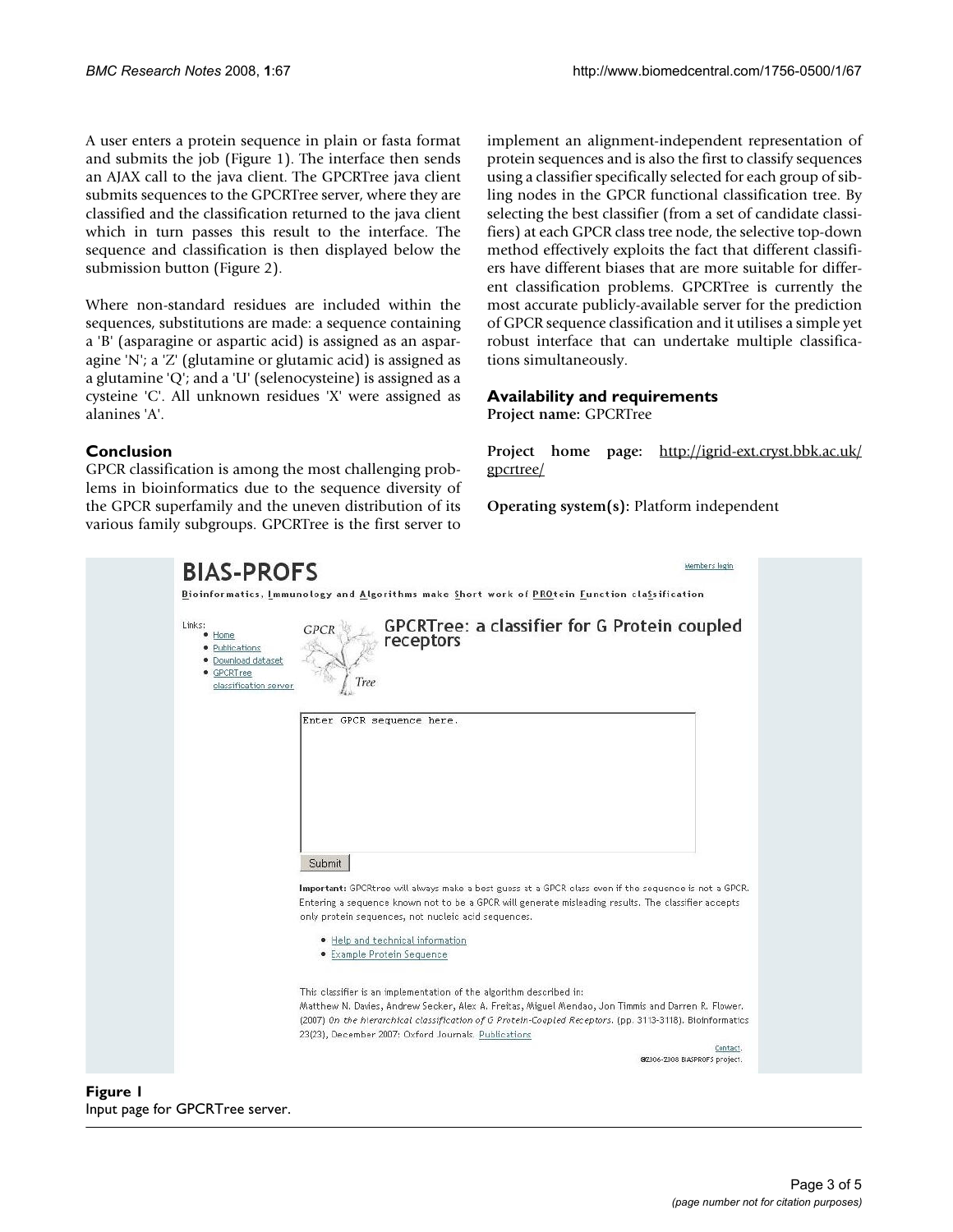

Results page for the GPCRTree server showing the prediction for the sequence of Chemokine CCR4 receptor.

**Programming language:** PHP, dHTML, Java

**Other requirements:** None

**License:** None

**Any restrictions to use by non-academics:** None

#### **Abbreviations**

GPCR: G protein coupled receptor; TCP: Tranmission Control Protocol; WEKA: Waikato Environment for Knowledge Analysis; SVM: Support Vector Machine

#### **Competing interests**

The authors declare that they have no competing interests.

#### **Authors' contributions**

MD Built GPCRtree datatset, created alignment-free representations of protein sequences, and wrote the paper. AS Designed and implemented the selective top-down method for hierarchical classification. Implemented method of turning raw protein sequences into numerical attributes. Assisted in writing the paper and implementation of the code on the GPCRTree web server. MHB Constructed and implemented GPCRTree server, currently maintains server at Birkbeck College, University of London DM Supervised construction of GPCRTree server at Birkbeck College AF Supervised the design of the selective top-down method for hierarchical classification. JT Supervised a mathematical analysis of data mining algorithms for hierarchical classification EC Performed a mathematical analysis of data mining algorithms for hierarchical classification. DRF Supervised design and construction of GPCRtree dataset, development of representations of pro-